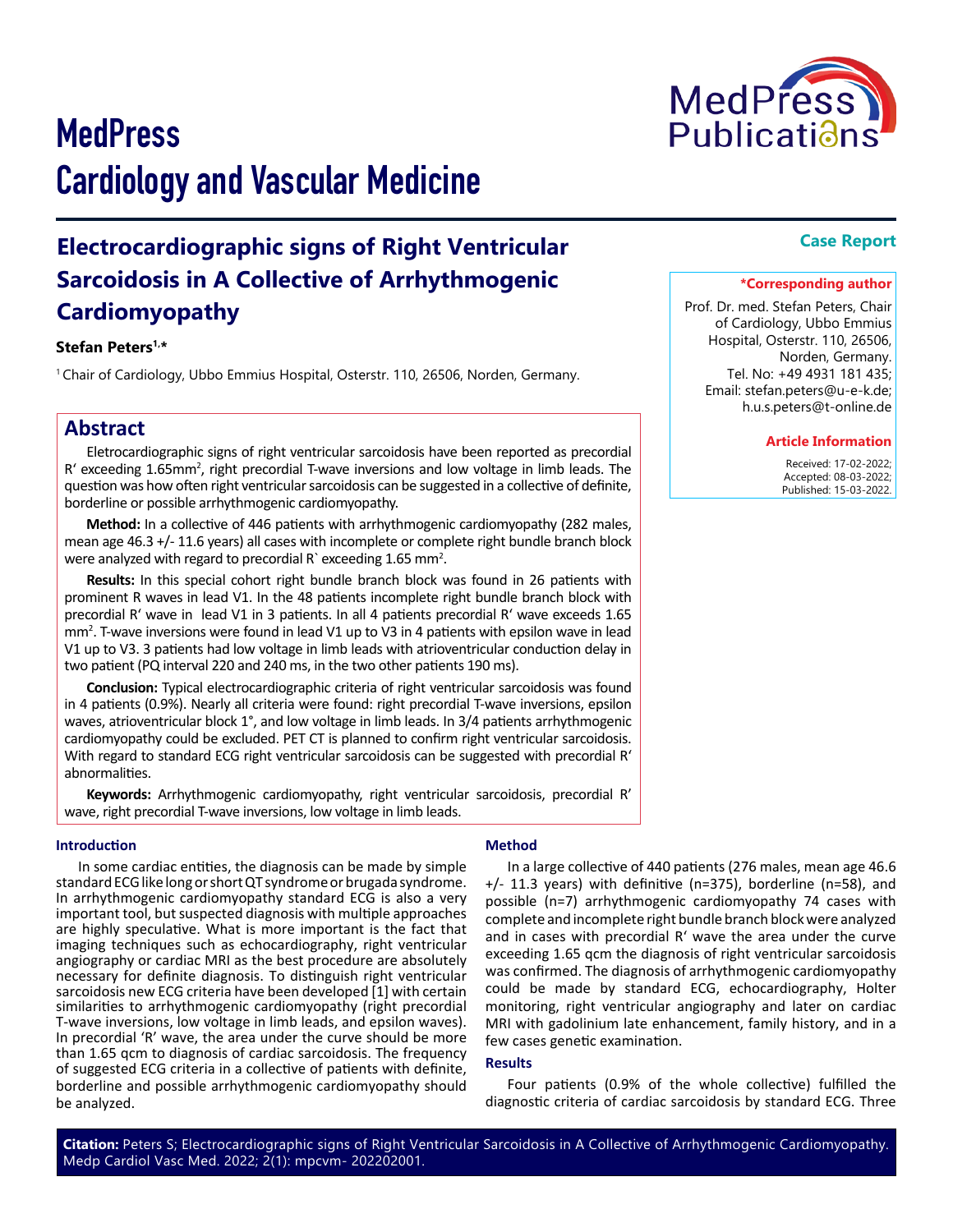# Peters S **MedPress Cardiology and Vascular Medicine**

cases were sampled from the possible form, one case from the definitive form of arrhythmogenic cardiomyopathy. In two cases arrhythmogenic cardiomyopathy could be excluded by cardiac MRI, in one case by direct view to the right ventricle in a surgical closure of atrial septal defect. The ECG's of the patients are presented (Figures 1, 2, 3, 4). Case no.1 was a 33-year old female patient who got surgical closure od atrial septal defect. Patient no.2 was a 54-year old female with syncope. Case no.3 is an 35 year old male with non sustained ventricular arrhythmia. The last male patient, 20 years old, was missed for additional diagnostics. In this case, a definitive form of arrhythmogenic cardiomyopathy was obtained by epsilon waves in the ECG and right ventricular angiography. In Table 1 summarized ECG abnormalities in the four patients. Holter monitoring of all four patients revealed frequent ventricular extrasystole and non-sustained ventricular tachycardia.



**Figure 1:** 33-year old female with atrial septal defect. In the ECG epsilon wave in lead V2, low voltage in limb leads, right precordial T-wave inversions, AV-block 1°, and QRS > 120msec.



**Figure 2:** 54-old year old female with non recurrent syncope. In the ECG PQ interval 190 msec, low voltage in limb leads, and right precordial T-wave inversions.



**Figure 3:** 35-year old male with non sustained ventricular arrhythmias. In the ECG right precordial T inversions, low voltage in limb leads, and slight ST elevation in lead V1.



**Figure 4:** 20-year old male with non recurrent syncope. In the ECG right precordial T inversions, AV block 1°, and epsilon waves.

### **Table 1:**

| <b>ECG abnormalities</b> | case no.1 |                    | case no.2 $ $ case no.3 $ $ | case no.4 |
|--------------------------|-----------|--------------------|-----------------------------|-----------|
| positive precordial R'   |           | ٠                  | ٠                           |           |
| ri.prec.T inversions     |           | ÷                  | ÷                           |           |
| low voltage limb leads   |           | ÷                  | ٠                           |           |
| PQ interval              | 220 msec  | 180 msec           | 190 msec                    | 220 msec  |
| <b>QRS</b> interval      | 120msec   | 90 <sub>msec</sub> | 80msec                      | 120msec   |

### **Discussion**

In cases of right ventricular sarcoidosis myocardial biopsy or cardiac MRI obtains the diagnosis in only 25%. In cases of left ventricular involvement with reduced left ventricular function the diagnosis could be obtained by cardiac MRI and typical inferior late enhancement. For right ventricular involvement new ECG criteria were developed by 30 patients with right ventricular sarcoidosis and 30 patients with typical arrhythmogenic cardiomyopathy [1]. These criteria were used in a large collective